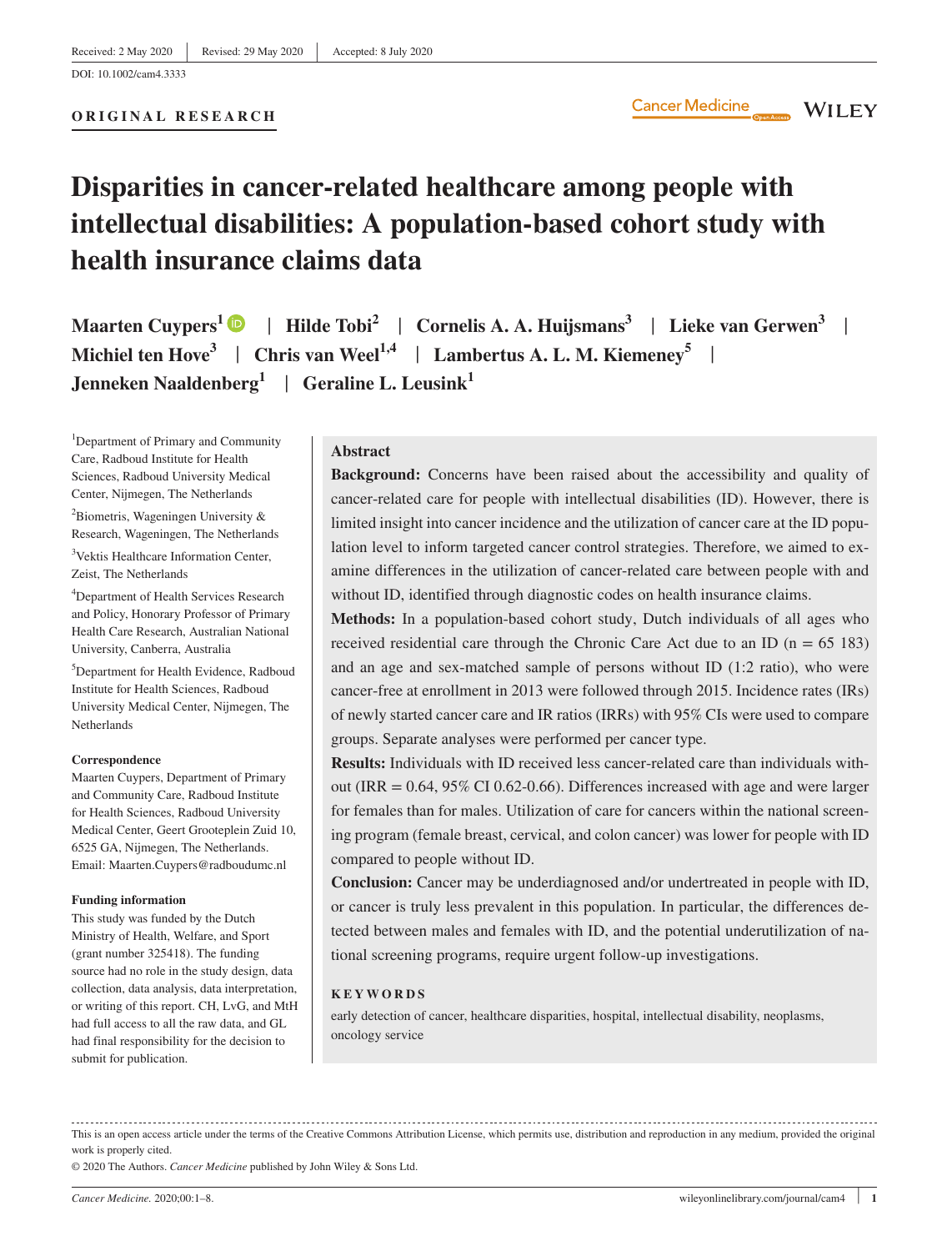**2 LWIIFY** Cancer Medicine **2008 2008 2009 2009 2009 2009 2009 2009 2009 2009 2009 2009 2009 2009 2009 2009 2009 2009 2009 2009 2009 2009 2009 2009 2009 2009 2009 200** 

# **1** | **INTRODUCTION**

Cancer care is well embedded in primary and community care but faces challenges when it comes to people with intellectual disabilities (ID). Individuals with ID constitute at least 1% of the population in Western countries and have significant impairments in intelligence and social functioning, developed before adulthood, often by a genetic cause.<sup>1-4</sup> Increasingly, people with ID live in community settings and rely on the same healthcare system as people in the general population. $5$  Difficulties in accessing healthcare, communication problems, and their dependence on others lead to significant health disparities and even elevated risks of premature mortality attributable to preventable and treatable causes, including cancer. $6,7$ 

Concerns about the accessibility and quality of cancer-related care for people with ID have been substantiated by studies indicating lower participation rates in cancer screening, detection of cancer at higher tumor stages, different distribution patterns across affected organs, and cancer-related mortality at a younger age compared to non-ID reference groups. $8-15$ However, as these studies addressed only particular aspects of cancer control or related care, insight into the actual and recent cancer incidence within the ID population at large and the utilization of cancer-related healthcare is still limited.<sup>16,17</sup>

Quantification of the cancer burden in the ID population is challenged by two main issues: (a) studies often focus on small subgroups (e.g. people with a particular syndrome such as Down syndrome), and, consequently, these studies cannot be generalized to the population of everyone with ID; (b) there are, for a series of reasons, only a few countries with functional registers of people with ID.<sup>13,18</sup> People with ID are, therefore, difficult to identify in population-based data, and they are often excluded in health surveys.<sup>2,3,19-23</sup> Consequently, many studies have had to rely on convenience sampling, which may have resulted in biased outcomes, and other studies contained such small samples that they would have had insufficient power to detect statistically significant differences between ID subgroups and the general population.<sup>16,17,24,25</sup>

The need for more information from well-powered studies on cancer incidence and cancer-related care in the entire ID population has been widely recognized.<sup>22,24</sup> Thus, we conducted a population-based cohort study to compare the utilization of cancer-related care between people with and without ID, identified through diagnostic codes on health insurance claims.

# **2** | **METHODS**

### **2.1** | **Setting and design**

A mandatory health insurance for a statutory insurance package is the basis of the Dutch national healthcare system, covering essentially all inhabitants.<sup>26</sup> Care providers and health insurers within the healthcare system are regulated by the Dutch Healthcare Authority (NZa). After referral by a primary care physician (usually a GP), all inpatient and outpatient hospital care, including all cancer-related care, is paid for by health insurers. As individuals with and without ID rely on the same insurance mechanism, their health insurance claims data provides information on the utilization of cancer-related hospital care. The Vektis Healthcare Information Center routinely receives claims data from all Dutch health insurers, containing diagnostic codes (using the NZa classification table), date of care utilization, and a personal unique identifier to retrieve the patient's date of birth and sex. Furthermore, Vektis has access to the database containing data on individuals who are eligible to ID-specific care services under the Dutch Chronic Care Act because of a registered ID diagnosis (DSM-IV and WHO criteria).<sup>4</sup> These ID services include all possible routine personal, daily,



**FIGURE 1** ID and general population cohort selection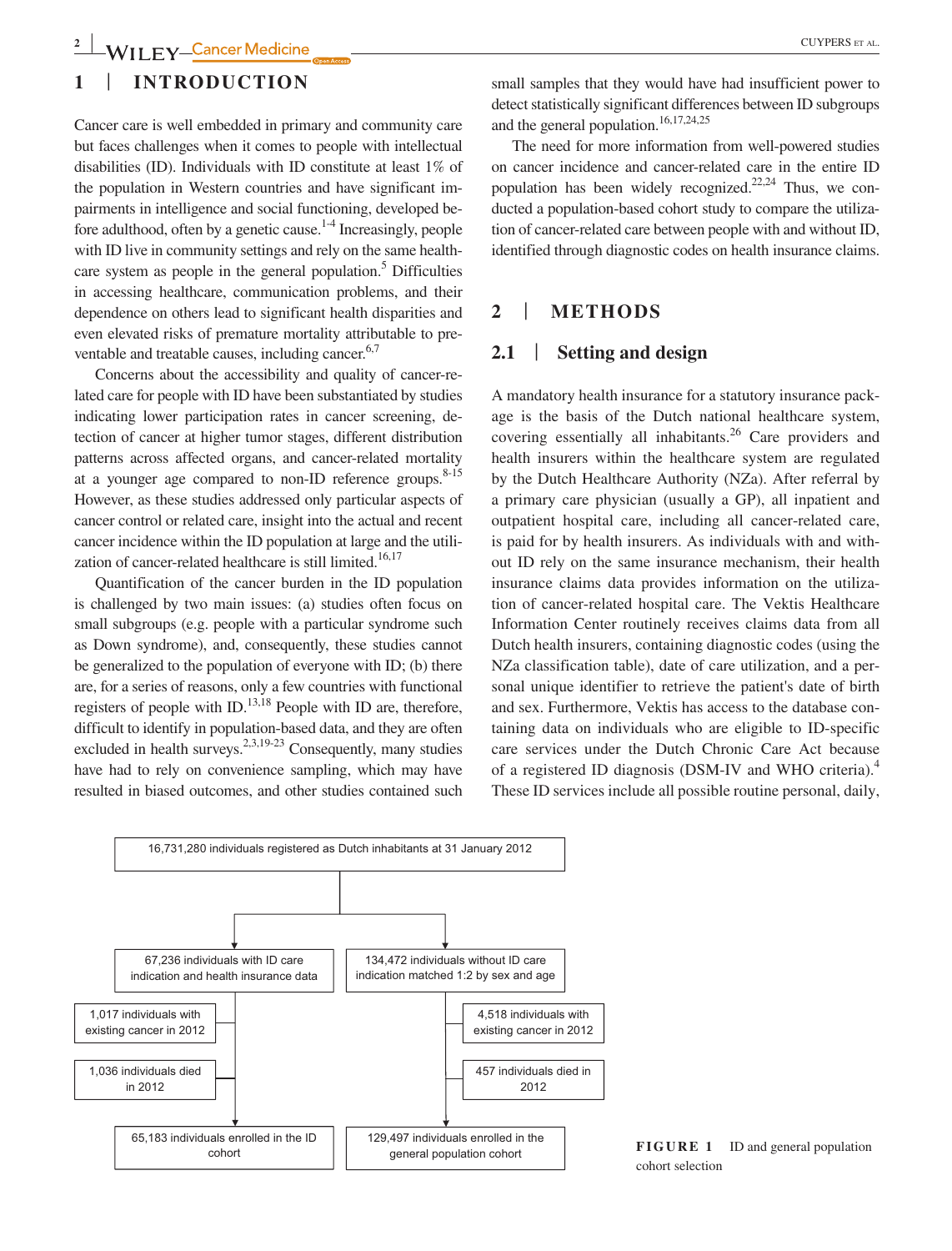and social care to individuals with who cannot live independently, the vast majority with moderate to severe ID. The population under study range from individuals who can manage themselves with some residential support, to individuals who are immobile and require day-long guidance and care. For the purposes of this research, Vektis representatives (CH, LvG, and MtH) created cohorts (see next section), ran queries, and aggregated data into ten-year age groups to ensure patients' privacy, before sharing data with the research team. The study protocol was reviewed by the Radboud university medical center institutional Ethics Committee who passed a positive judgment (2017-3921). We report our results in accordance with the STROBE statement.<sup>27</sup>

# **2.2** | **Cohorts**

The ID cohort contained all Dutch individuals of all ages with a registered ID diagnosis in the Chronic Care Database, at any point in the four-year period between 2012 and 2015, and who were alive on 31 January 2012. To generate a general population reference cohort, each individual from the ID cohort was randomly matched by age and sex to two individuals without an ID diagnosis and alive on 31 January 2012. The 1:2 ratio was chosen to allow for exact matching and robust comparisons without overpowering.28 Claims were retrieved from the health insurance claims database for the years 2012- 2015, based on the date of cancer care utilization, not the date on which the claim was submitted.

# **2.3** | **Outcome measure**

The primary outcome measure is an insurance claim for hospital care for which an oncological diagnosis was reported as cause and for which care was utilized between 1 January 2012 and 31 December 2015. A reported cancer diagnosis was presumed to be new if the same diagnosis had not been reported on any claim in the previous year. Here, we assumed that, when cancer is detected, at least one insurance claim is expected in the following year as well, for treatment, surveillance, or follow-up. Therefore, we used the first year (2012) to establish patients with ongoing cancer care and only report on individuals who newly started cancer care for the remaining three-year follow-up period (2013-2015).

# **2.4** | **Statistical analyses**

We assumed mortality to be distributed equally over each year and assigned 0.5 person-years (PY) to individuals for the year in which they died. Other causes of loss-to-follow-up (e.g. emigration, people becoming uninsured) were assumed

**EUYPERS** ET AL. **3 CANCERS** ET AL. **3 CANCERS** ET AL. **3 CANCERS** ET AL.

to be small and equal for both cohorts. The three-year period incidence rates (IRs per 1000 PY) and IR ratios (IRRs) of cancer-related care were calculated.<sup>29</sup> IRs and IRRs were also calculated per age group and sex stratum, and separate analyses were performed per cancer type. All estimates were presented with 95% confidence intervals (CIs). Analyses were conducted using SPSS (version 25.0) and Microsoft Excel (version 2016).

# **3** | **RESULTS**

Data were retrieved from the health insurance claims database for 67 236 individuals with ID, and 134 472 matched

**TABLE 1** Characteristics of ID and general population cohort

|                                     | <b>Intellectual disability</b><br>cohort<br>$N = 65183$ | <b>General population</b><br>cohort<br>$N = 129497$ |  |  |  |
|-------------------------------------|---------------------------------------------------------|-----------------------------------------------------|--|--|--|
| Mean age<br>$(SD)^a$                | 42.3 (17.8)                                             | 42.3 (17.8)                                         |  |  |  |
| Age groups, N $(\%)^b$              |                                                         |                                                     |  |  |  |
| $0 - 9$                             | 666 (1.0%)                                              | 1333 (1.0%)                                         |  |  |  |
| $10-19$                             | 5938 (9.1%)                                             | 11 906 (9.2%)                                       |  |  |  |
| $20 - 29$                           | 13 717 (21.0%)                                          | 27 487 (21.2%)                                      |  |  |  |
| 30-39                               | 9050 (13.9%)                                            | 18 100 (14.0%)                                      |  |  |  |
| $40 - 49$                           | 12 253 (18.8%)                                          | 24 445 (18.9%)                                      |  |  |  |
| 50-59                               | 12 096 (18.6%)                                          | 23 905 (18.5%)                                      |  |  |  |
| $60 - 69$                           | 7616 (11.7%)                                            | 14 996 (11.6%)                                      |  |  |  |
| 70-79                               | 2994 (4.6%)                                             | 5618 (4.3%)                                         |  |  |  |
| 80-89                               | 796 (1.2%)                                              | 1618 (1.2%)                                         |  |  |  |
| > 90                                | 54 (0.1%)                                               | 113 (0.1%)                                          |  |  |  |
| Sex, $N(\%)$                        |                                                         |                                                     |  |  |  |
| Male                                | 36 927 (56.7%)                                          | 73 516 (56.8%)                                      |  |  |  |
| Female                              | 28 256 (43.3%)                                          | 55 981 (43.2%)                                      |  |  |  |
| Cancer-related care                 |                                                         |                                                     |  |  |  |
| Person-<br>years<br>at-risk         | 190 533                                                 | 386 145                                             |  |  |  |
| Newly<br>started<br>cancer<br>care  | 5513                                                    | 17485                                               |  |  |  |
| Incidence<br>rates                  | 28.9 per 1000 PY                                        | 45.3 per 1000 PY                                    |  |  |  |
| Incidence<br>rate ratio<br>[95% CI] | 0.64 [0.62-0.66], $P < .001$                            |                                                     |  |  |  |

<sup>a</sup>Age at recruitment (2012).

b Distribution across age groups at start of follow-up (2013).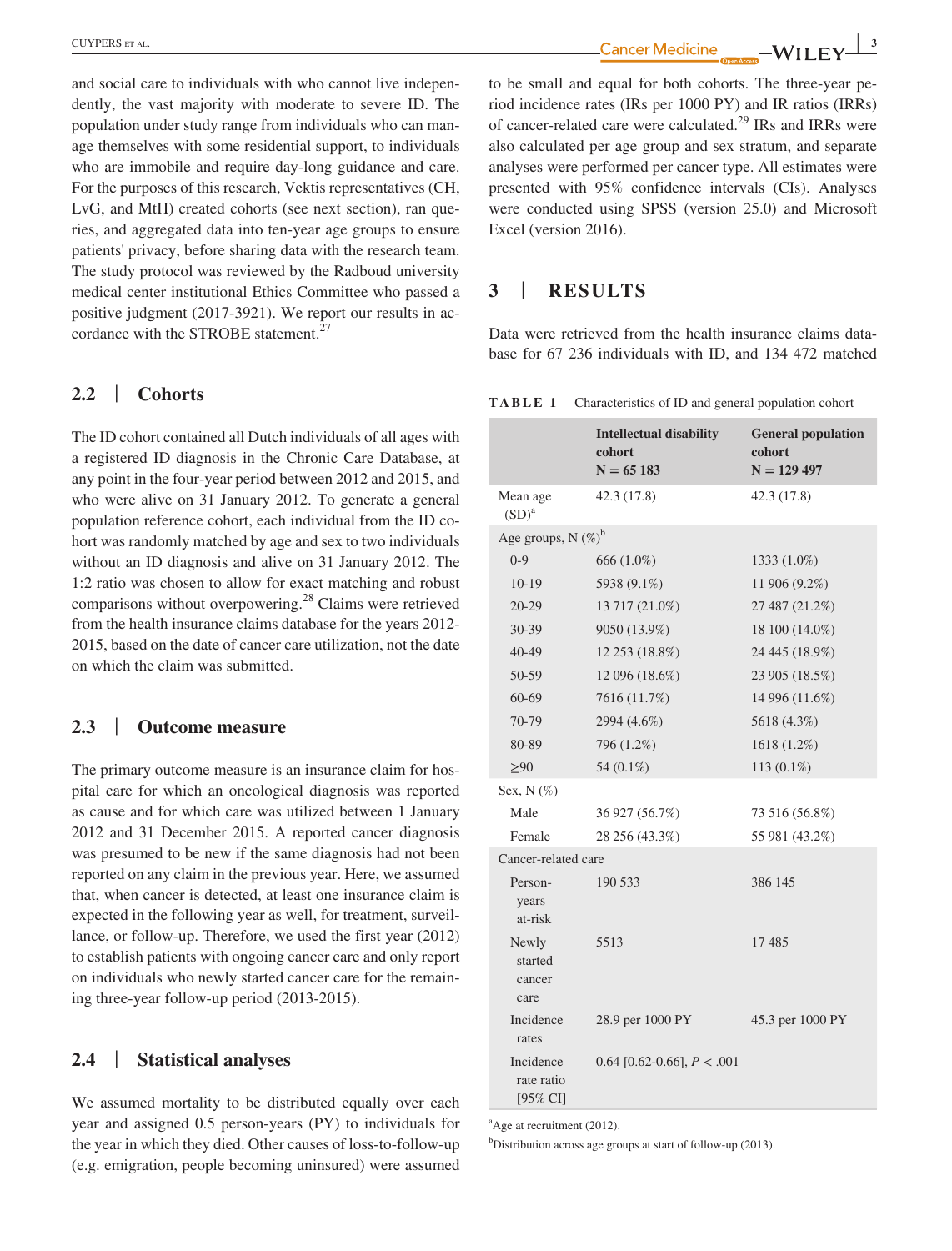**4 WII FV** Cancer Medicine **CUYPERS ET AL.** 

individuals from the general population. After individuals with prevalent cancer were excluded, 65 183 individuals with ID were enrolled in the ID cohort and 129 497 in the general population reference cohort (Figure 1). The cohorts were similar in terms of age and sex distribution (Table 1).

# **3.1** | **Overall new cancer-related care**

During the three-year follow-up, we found 5513 individuals who started cancer care with a new diagnosis in the ID cohort (IR = 28.9 per 1000 PY) compared to 17 485 individuals in the general population cohort ( $IR = 45.3$  per 1000 PY), resulting in an overall IRR of 0.64 (95% CI 0.62-0.66) (Table 1). Skin cancer was the most prevalent cancer type in both the ID cohort ( $IR = 13.32$ ) and the general population cohort ( $IR = 19.90$ ) (Figure 2). All types of cancer yielded estimated IRRs <1.0, although this was not statistically significant for male breast cancer and blood cancers/lymphomas (Figure 2). The lowest IRRs were found for lung cancer  $IRR = 0.50$ ; 95% CI 0.42-0.59) and for cancer types with national screening programs: cervical (IRR = 0.42; 95% CI 0.36-0.49), colon (IRR = 0.48; 95% CI 0.44-0.53), and female breast (IRR =  $0.60$ ;  $95\%$  CI 0.57-0.66) (Figure 2).

### **3.2** | **Sex and age subgroups**

The overall IRR was lower for females with ID (IRR  $= 0.59$ ; 95% CI 0.57-0.62) than for males with ID (IRR = 0.69; 95% CI 0.66-0.72; Table 2). Care related to cervical cancer yielded the smallest IRR for females (IRR =  $0.42$ ; 95% CI 0.36-0.49); for males, IRRs were lowest for both colon (IRR  $= 0.48$ ;

95% CI 0.43-0.54) and lung cancer (IRR =  $0.48$ ; 95% CI 0.38-0.59).

Among the youngest age groups (<20 years), no statistically significant differences in the risk of starting cancer-related care were found between the two cohorts. With increasing age, IRRs declined (Table 2). IRRs were smallest for females between 70 and 79 years of age (IRR  $= 0.48$ ; 95% CI 0.41-0.56) and males between 80 and 89 years of age  $IIRR = 0.32$ ; 95% CI 0.22-0.46).

# **4** | **DISCUSSION**

This study is the first to have detected an association between ID and a lower utilization rate of cancer-related healthcare, using population-based data from a healthcare system that aims to provide the same standards of care to people with and without ID. Our findings show that both females and the older age groups with ID received less cancer-related healthcare than comparable individuals without ID. The largest absolute difference in IRs was found for skin cancer. Cancers for which national screening programs are implemented, as well as lung cancer, showed the largest relative differences between people with and without ID (IRRs).

While people with ID generally are higher health care users, $30,31$  our analyses do not show this for the utilization of cancer care. Reasons for the lower utilization of cancer care in this population could be twofold: (a) the incidence of some cancer types is truly lower in the ID population than in the general population, and (b) some cancer types are underdiagnosed in individuals with ID or are undertreated after diagnosis. With respect to a truly lower cancer incidence in the ID population, more research is required into the genetic



**FIGURE 2** Incidence rates (IRs) and incident rate ratios (IRRs) per cancer type for ID and general population cohort, sorted by IRR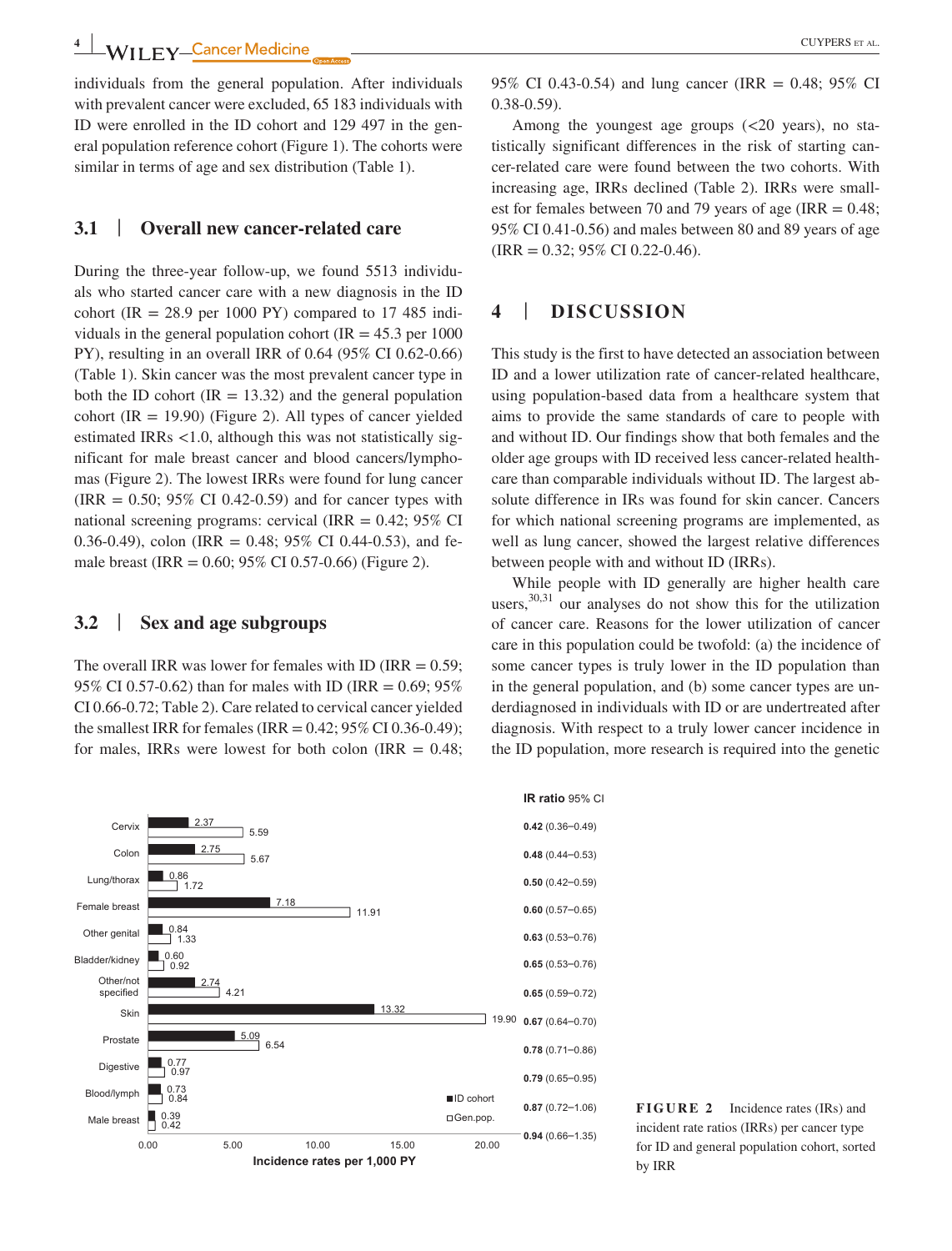**TABLE 2** Incidence rates (IRs) and incident rate ratios (IRRs) per cancer type and age group for ID and general population cohort, stratified by sex

|                           | <b>Females</b>                |                                           |                          |                          |          | <b>Males</b>                  |                                           |            |               |          |
|---------------------------|-------------------------------|-------------------------------------------|--------------------------|--------------------------|----------|-------------------------------|-------------------------------------------|------------|---------------|----------|
|                           | <b>ID</b> cohort<br><b>IR</b> | <b>General</b><br>population<br>cohort-IR | <b>IRR</b>               | 95% CI                   | P-value  | <b>ID</b> cohort<br><b>IR</b> | <b>General</b><br>population<br>cohort-IR | <b>IRR</b> | 95% CI        | P-value  |
| All cancers, all<br>ages  | 33.56                         | 56.65                                     | 0.59                     | $0.57 - 0.62$            | $-.0001$ | 25.40                         | 36.61                                     | 0.69       | $0.66 - 0.72$ | $-.0001$ |
| Cancers with screening    |                               |                                           |                          |                          |          |                               |                                           |            |               |          |
| Female<br>breast          | 7.18                          | 11.81                                     | 0.60                     | $0.55 - 0.66$            | $-.0001$ |                               |                                           |            |               |          |
| Cervical                  | 2.37                          | 5.59                                      | 0.42                     | $0.36 - 0.49$            | $-.0001$ | $\qquad \qquad -$             | $\overline{a}$                            |            |               |          |
| Colon                     | 2.58                          | 5.28                                      | 0.49                     | $0.42 - 0.57$            | $-.0001$ | 2.87                          | 5.96                                      | 0.48       | $0.43 - 0.54$ | $-.0001$ |
| Cancers without screening |                               |                                           |                          |                          |          |                               |                                           |            |               |          |
| Skin                      | 14.56                         | 23.85                                     | 0.61                     | $0.57 - 0.65$            | $-.0001$ | 12.37                         | 16.86                                     | 0.73       | $0.69 - 0.78$ | $-.0001$ |
| Other/not<br>specified    | 3.10                          | 5.19                                      | 0.60                     | $0.52 - 0.68$            | $-.0001$ | 2.47                          | 3.45                                      | 0.72       | $0.62 - 0.82$ | $-.0001$ |
| Prostate                  | $\overline{\phantom{a}}$      | $\overline{\phantom{a}}$                  | $\overline{\phantom{a}}$ | $\overline{\phantom{a}}$ |          | 5.09                          | 6.54                                      | 0.78       | $0.71 - 0.86$ | $-.0001$ |
| Lung/thorax               | 0.80                          | 1.47                                      | 0.54                     | $0.42 - 0.71$            | $-.0001$ | 0.91                          | 1.92                                      | 0.48       | 0.38-0.59     | < .0001  |
| Other<br>genital          | 1.57                          | 2.82                                      | 0.56                     | $0.46 - 0.67$            | < .0001  | 0.27                          | 0.16                                      | 1.62       | 0.99-2.63     | .06      |
| Bladder/<br>kidney        | 0.57                          | 0.60                                      | 0.95                     | $0.67 - 1.33$            | .76      | 0.62                          | 1.17                                      | 0.53       | $0.41 - 0.70$ | $-.0001$ |
| Digestive                 | 0.95                          | 0.91                                      | 1.04                     | $0.80 - 1.36$            | .76      | 0.62                          | 1.02                                      | 0.61       | $0.46 - 0.80$ | .0003    |
| Blood/<br>lymph<br>nodes  | 0.66                          | 0.83                                      | 0.79                     | $0.58 - 1.08$            | .13      | 0.79                          | 0.84                                      | 0.94       | $0.73 - 1.21$ | .62      |
| Male breast               |                               |                                           |                          |                          |          | 0.39                          | 0.42                                      | 0.94       | $0.65 - 1.35$ | .76      |
| Age groups                |                               |                                           |                          |                          |          |                               |                                           |            |               |          |
| $0 - 9$                   | 7.82                          | 6.13                                      | 1.28                     | $0.42 - 3.90$            | .67      | 4.50                          | 7.45                                      | 0.60       | $0.24 - 1.50$ | .28      |
| $10-19$                   | 20.01                         | 21.07                                     | 0.95                     | $0.78 - 1.16$            | .62      | 13.02                         | 11.10                                     | 1.17       | $0.95 - 1.45$ | .14      |
| $20 - 29$                 | 27.84                         | 32.26                                     | 0.86                     | $0.78 - 0.96$            | .007     | 15.52                         | 11.48                                     | 1.35       | 1.18-1.54     | $-.0001$ |
| 30-39                     | 30.67                         | 46.33                                     | 0.66                     | $0.59 - 0.75$            | $-.0001$ | 14.11                         | 18.51                                     | 0.76       | $0.65 - 0.89$ | .0005    |
| $40 - 49$                 | 34.01                         | 63.99                                     | 0.53                     | $0.48 - 0.58$            | $-.0001$ | 21.18                         | 25.06                                     | 0.85       | $0.76 - 0.95$ | .0005    |
| 50-59                     | 37.06                         | 68.21                                     | 0.54                     | $0.50 - 0.60$            | $-.0001$ | 32.35                         | 46.17                                     | 0.70       | $0.64 - 0.77$ | $-.0001$ |
| 60-69                     | 45.45                         | 88.28                                     | 0.51                     | $0.46 - 0.57$            | $-.0001$ | 54.38                         | 99.87                                     | 0.54       | $0.50 - 0.59$ | $-.0001$ |
| 70-79                     | 47.42                         | 98.61                                     | 0.48                     | $0.41 - 0.56$            | $-.0001$ | 67.41                         | 138.40                                    | 0.49       | $0.43 - 0.56$ | $-.0001$ |
| 80-89                     | 42.61                         | 73.85                                     | 0.58                     | $0.43 - 0.78$            | .0003    | 46.10                         | 143.75                                    | 0.32       | $0.22 - 0.46$ | < .0001  |
| >90                       | 10.81                         | 67.51                                     | 0.16                     | $0.02 - 1.21$            | .04      | 52.63                         | 86.96                                     | 0.61       | $0.06 - 5.82$ | .73      |

*Note:* Bold values indicate  $P < .01$ . Incidence rates per 1000 PY.

relation between specific ID syndromes and tumor growth propensity. Currently, this relation has been well documented only for Down syndrome, with a lower incidence of solid tumors but increased risks for leukemia. $32-35$  The study of both underdiagnosis and undertreatment requires the integration of epidemiological, clinical, patient-related, and ethical perspectives. Given the current results, future studies should investigate tumor stage at diagnosis and cancer-related mortality, through a similar large comparative study.<sup>11</sup> Research

on knowledge and awareness in patients and their relatives of cancer-specific risk factors could help to understand, and eventually to avoid, delays in seeking help and warning signals being missed. Such so called blocking mechanisms have been previously detected among ID staff and caregivers.<sup>36-38</sup> Indicative of cancer possibly going unnoticed is our finding that blood and lymphatic cancers, which typically present clearly recognizable and visible symptoms at an early stage, did not show differences in received care, in contrast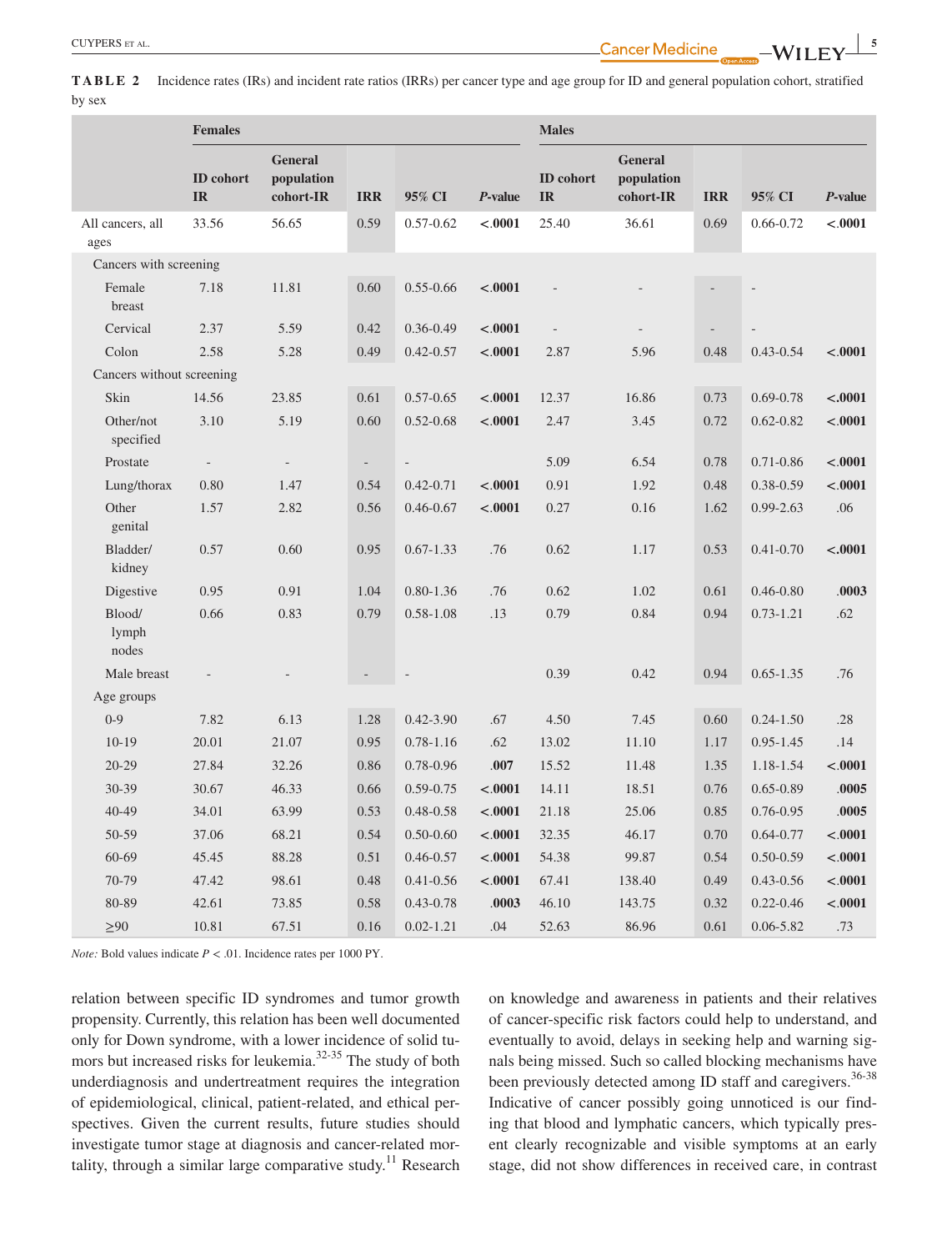to most other cancer types that may start with less obvious symptoms. In these situations with patients from the general population, GPs often act on the basis of a premonition that something is wrong, generated by experience and intuition, which may require additional training to also be applied accurately when dealing with people with ID. $^{39}$  Furthermore, ethical perspectives are needed to understand and provide shared decision-making on the different choice in cancer treatment and other cancer-related care, in relation to quality of life. $40,41$ 

Screening programs for several cancer types have been introduced to give access to (early) diagnosis and are and have had an important role in public cancer control since. Nonetheless, there are many concerns about their functionality for people with ID. These concerns relate to lack of knowledge among people with ID and staff about cancer risk factors,  $9,14$  screening benefits,  $12,14$  and procedures,  $42,43$ and about physical barriers to access the screening location, $10,14$  and, reluctance, and behavioral and physical barriers to undergo procedures.  $8,10,42,43$  The putative lack of functionality and subsequent diagnostic and treatment delays may at least partly explain the relatively low rates for female breast, cervical, and colon cancer care among individuals with ID. Large-scale studies on possible ways to better engage people with ID in screening programs are, therefore, essential.

The rates of received cancer care presented in this study were higher than expected based on actual cancer diagnoses as given in literature.<sup>44</sup> In part, this may be caused by the use of cancer diagnoses according to the NZa classification, which contains more diagnosis options than the usual International Classification of Diseases (ICD-10).<sup>45</sup> Because the ICD-10 classes partially overlap with NZa codes, it is impossible to categorize NZa classes into ICD-10 classes.

This study included an entire ID population that availed of the provisions of the Chronic Care Act with respect to residential ID care. As the Chronic Care Act is the only system available for this type of care, coverage of the population with moderate to severe ID will be almost 100%. The coverage of the population with mild or borderline ID is less good, as substantial part of them might not use any residential care service. Disabilities and impairments are expected to be less severe among those who remained unidentified, but exposures to risk factors (e.g. smoking, unsafe sex) could be higher and support networks less extended and knowledgeable than in the ID population that did receive ID-related care.<sup>46</sup> This makes the association found in the current study between having an ID and receiving cancer care relevant to this group as well. Specific cancer sites (e.g. esophagus, stomach, liver, gallbladder, and pancreas) had to be aggregated into a broader group (e.g. digestive cancers) to guarantee anonymity and avoid any risk of disclosure, even though the present study is

population-based. As the primary function of the data requires some personal identifiers only (i.e. sex and date of birth), these variables were used to match individuals from both cohorts. No additional information on possible confounding variables was available for matching. As severity of ID was not available either, only age and sex group-specific IRs could be computed.

# **5** | **CONCLUSION**

People with ID receive less cancer-related care compared to people without ID. Further research is needed to investigate whether there is a true lower cancer incidence among this group or possible trajectories of underdiagnosis and subsequent undertreatment. It is of great importance that care providers can recognize, understand, and interpret symptoms that may be specific to patients with ID. Our study demonstrates the importance of population-based studies on people with ID, as the patterns that we have detected would have otherwise remained undiscovered.

### **CONFLICT OF INTEREST**

Authors declare to have no conflicts of interest.

### **AUTHOR CONTRIBUTIONS**

GL, JN, LvG, MtH, and CH designed the study. CH, LvG, and MtH were responsible for the data, including data extraction from the Vektis databases, and aggregation. HT and MC conducted the statistical analyses and interpreted the data. MC, HT, and GL wrote the draft of the manuscript. CvW, LK, and JN contributed to interpretation of the findings. The report was edited by all authors, and all authors have approved the final version.

### **DATA AVAILABILITY STATEMENT**

This study used existing data that was obtained upon request from Vektis Healthcare Information Center and is subject to license restrictions. Procedures to request data can be found at [www.vektis.nl](http://www.vektis.nl). Aggregated data supporting the findings of this study are available from the corresponding author (MC) upon request.

### **ORCID**

*Maarten Cuypers* **b** [https://orcid.](https://orcid.org/0000-0003-1715-4375) [org/0000-0003-1715-4375](https://orcid.org/0000-0003-1715-4375)

#### **REFERENCES**

- 1. Rubin G, Berendsen A, Crawford SM, et al. The expanding role of primary care in cancer control. *Lancet Oncol*. 2015;16:1231–1272.
- 2. Maulik PK, Mascarenhas MN, Mathers CD, Dua T, Saxena S. Prevalence of intellectual disability: a meta-analysis of population-based studies. *Res Dev Disabil*. 2011;32:419–436.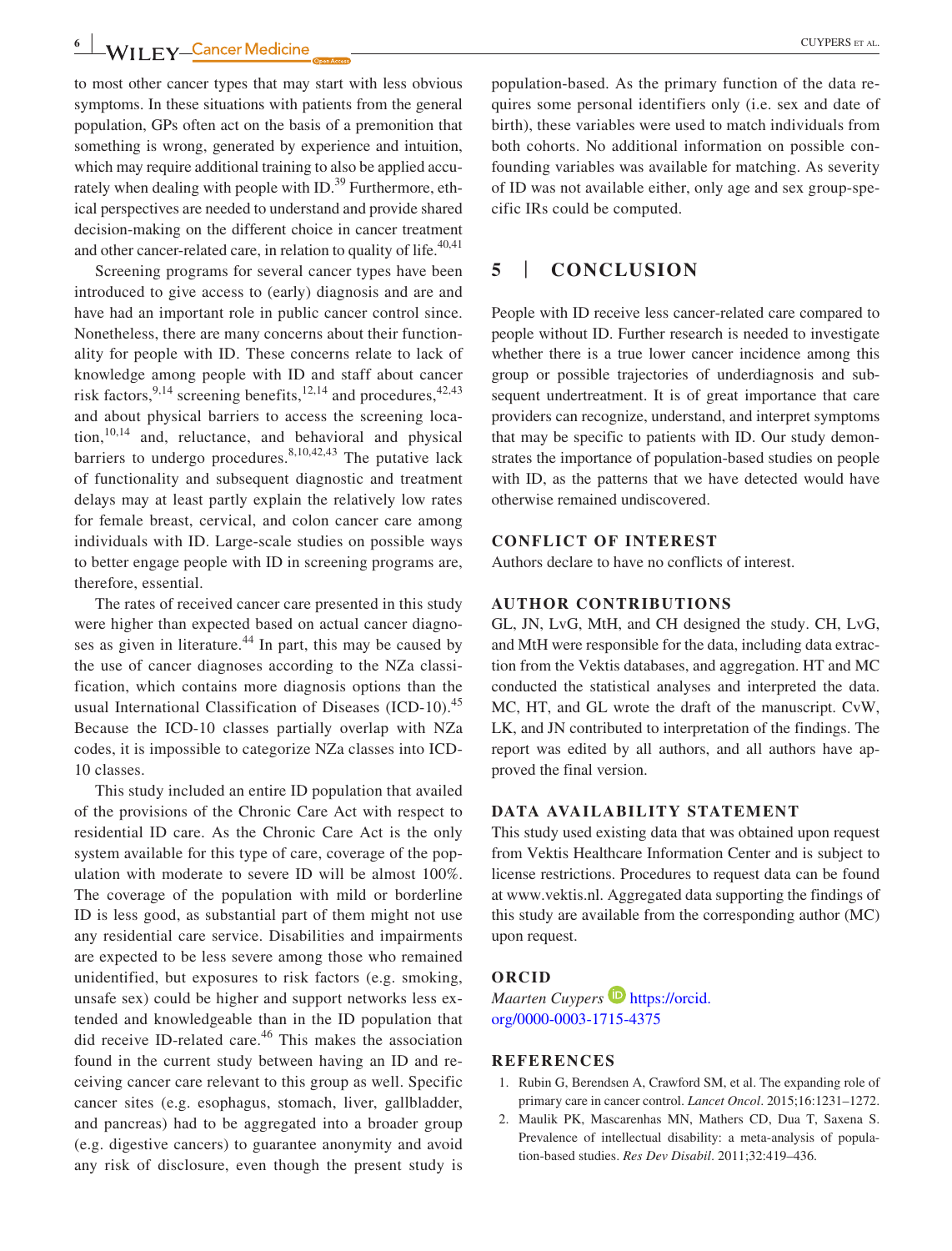**EUYPERS** ET AL. *CUYPERS ET AL. Cancer Medicine \_\_\_\_\_WILEY* 

- 3. Wullink M, van Schrojenstein Lantman-de Valk HMJ, Dinant GJ, Metsemakers JFM. Prevalence of people with intellectual disability in the Netherlands. *J Intellect Disabil Res*. 2007;51:511–519.
- 4. Definition: intellectual disability, World Health Organization. [https://www.euro.who.int/en/health-topics/noncommunicable](https://www.euro.who.int/en/health-topics/noncommunicable-diseases/mental-health/news/news/2010/15/childrens-right-to-family-life/definition-intellectual-disability) [-diseases/mental-health/news/news/2010/15/childrens-right-to](https://www.euro.who.int/en/health-topics/noncommunicable-diseases/mental-health/news/news/2010/15/childrens-right-to-family-life/definition-intellectual-disability)[family-life/definition-intellectual-disability](https://www.euro.who.int/en/health-topics/noncommunicable-diseases/mental-health/news/news/2010/15/childrens-right-to-family-life/definition-intellectual-disability). Accessed March 13, 2018.
- 5. Mansell J, Ericsson K. *Deinstitutionalization and community living: intellectual disability services in Britain, Scandinavia and the USA*. Dordrecht, The Netherlands: Springer; 2013.
- 6. Heslop P, Blair PS, Fleming P, Hoghton M, Marriott A, Russ L. The Confidential Inquiry into premature deaths of people with intellectual disabilities in the UK: a population-based study. *Lancet*. 2014;383:889–895.
- 7. Glover G, Williams R, Heslop P, Oyinlola J, Grey J. Mortality in people with intellectual disabilities in England. *J Intellect Disabil Res*. 2017;61:62–74.
- 8. Shin DW, Lee J-W, Jung JH, et al. Disparities in cervical cancer screening among women with disabilities: a national database study in South Korea. *J Clin Oncol*. 2018;36:2778–2786.
- 9. Ouellette-Kuntz H, Coo H, Cobigo V, Wilton AS. Uptake of colorectal cancer screening among Ontarians with intellectual and developmental disabilities. *PLoS One*. 2015;10:e0118023.
- 10. Cobigo V, Ouellette-Kuntz H, Balogh R, Leung F, Lin E, Lunsky Y. Are cervical and breast cancer screening programmes equitable? The case of women with intellectual and developmental disabilities. *J Intellect Disabil Res*. 2013;57:478–488.
- 11. Satgé D, Sauleau E-A, Jacot W, et al. Age and stage at diagnosis: a hospital series of 11 women with intellectual disability and breast carcinoma. *BMC Cancer*. 2014;14:150.
- 12. Osborn DPJ, Horsfall L, Hassiotis A, Petersen I, Walters K, Nazareth I. Access to cancer screening in people with learning disabilities in the UK: cohort study in the Health Improvement Network, a primary care research database. *PLoS One*. 2012;7:e43841.
- 13. Ng N, Flygare Wallén E, Ahlström G. Mortality patterns and risk among older men and women with intellectual disability: a Swedish national retrospective cohort study. *BMC Geriatr*. 2017;17:269.
- 14. Merten JW, Pomeranz JL, King JL, Moorhouse M, Wynn RD. Barriers to cancer screening for people with disabilities: a literature review. *Disabil Health J*. 2015;8:9–16.
- 15. Shin DW, Yu J, Cho J, et al. Breast cancer screening disparities between women with and without disabilities: A national database study in South Korea. *Cancer*. 2020;126:1522–1529.
- 16. Patja K, Eero P, Iivanainen M. Cancer incidence among people with intellectual disability. *J Intellect Disabil Res*. 2001;45:300–307.
- 17. Sullivan SG, Hussain R, Threlfall T, Bittles AH. The incidence of cancer in people with intellectual disabilities. *Cancer Causes Control*. 2004;15:1021–1025.
- 18. Lin J-D, Yen C, Li C, Wu Jl. Health, healthcare utilization and psychiatric disorder in people with intellectual disability in Taiwan. *J Intellect Disabil Res*. 2005;49:86–94.
- 19. Nathan H, Pawlik TM. Limitations of claims and registry data in surgical oncology research. *Ann Surg Oncol*. 2008;15:415–423.
- 20. Parkin DM. The evolution of the population-based cancer registry. *Nat Rev Cancer*. 2006;6:603–612.
- 21. Krahn GL, Hammond L, Turner A. A cascade of disparities: health and health care access for people with intellectual disabilities. *Ment Retard Dev Disabil Res Rev*. 2006;12:70–82.
- 22. Krahn GL, Walker DK, Correa-De-Araujo R. Persons with disabilities as an unrecognized health disparity population. *Am J Public Health*. 2015;105:S198–S206.
- 23. Feldman MA, Bosett J, Collet C, Burnham-Riosa P. Where are persons with intellectual disabilities in medical research? A survey of published clinical trials. *J Intellect Disabil Res*. 2014;58:800–809.
- 24. Hogg J, Tuffrey-Wijne I. Cancer and intellectual disability: a review of some key contextual issues. *J Appl Res Intellect Disabil*. 2008;21:509–518.
- 25. Janicki MP, Davidson PW, Henderson CM, et al. Health characteristics and health services utilization in older adults with intellectual disability living in community residences. *J Intellect Disabil Res*. 2002;46:287–298.
- 26. Zorgverzekeringsmarkt Marktscan 2017 [Marketscan Health insurance market 2017], Nederlandse Zorgautoriteit (NZa) [Dutch Healthcare Authority], 2017. [https://www.rijksoverheid.nl/docum](https://www.rijksoverheid.nl/documenten/rapporten/2017/10/05/marktscan-zorgverzekeringsmarkt-2017) [enten/rapporten/2017/10/05/marktscan-zorgverzekeringsmarkt-](https://www.rijksoverheid.nl/documenten/rapporten/2017/10/05/marktscan-zorgverzekeringsmarkt-2017)[2017.](https://www.rijksoverheid.nl/documenten/rapporten/2017/10/05/marktscan-zorgverzekeringsmarkt-2017) Accessed September 25, 2018.
- 27. von Elm E, Altman DG, Egger M, Pocock SJ, Gøtzsche PC, Vandenbroucke JP. The Strengthening the Reporting of Observational Studies in Epidemiology (STROBE) statement: guidelines for reporting observational studies. *Lancet*. 2007;370:1453–1457.
- 28. Schlesselman JJ. *Case-control studies: design, conduct, analysis*. New York, NY: Oxford University Press; 1982.
- 29. Rothman KJ, Greenland S, Lash TL. *Modern epidemiology*. Philadelphia, PA: Lippincott Williams and Wilkins; 2008.
- 30. Sandberg M, Ahlström G, Axmon A, Kristensson J. Somatic healthcare utilisation patterns among older people with intellectual disability: an 11-year register study. *BMC Health Serv Res*. 2016;16:642.
- 31. McCarron M, Cleary E, McCallion P. Health and health-care utilization of the older population of Ireland: comparing the intellectual disability population and the general population. *Res Aging*. 2017;39:693–718.
- 32. Hasle H, Friedman JM, Olsen JH, Rasmussen SA. Low risk of solid tumors in persons with Down syndrome. *Genet Med*. 2016;18:1151–1157.
- 33. Hasle H, Clemmensen IH, Mikkelsen M. Risks of leukaemia and solid tumours in individuals with Down's syndrome. *Lancet*. 2000;355:165–169.
- 34. Goldacre MJ, Wotton CJ, Seagroatt V, Yeates D. Cancers and immune related diseases associated with Down's syndrome: a record linkage study. *Arch Dis Child*. 2004;89:1014–1017.
- 35. Hill DA, Gridley G, Cnattingius S, et al. Mortality and cancer incidence among individuals with Down syndrome. *JAMA Intern Med*. 2003;163:705–711.
- 36. Flynn S, Hulbert-Williams L, Bramwell R, Stevens-Gill D, Hulbert-Williams N. Caring for cancer patients with an intellectual disability: attitudes and care perceptions of UK oncology nurses. *Eur J Oncol Nurs*. 2015;19:568–574.
- 37. Reidy M, Denieffe S, Foran S. Exploring breast cancer and screening awareness among Irish women with intellectual disabilities. *Br J Learn Disabil*. 2018;46:193–201.
- 38. Hanna LM, Taggart L, Cousins W. Cancer prevention and health promotion for people with intellectual disabilities: an exploratory study of staff knowledge. *J Intellect Disabil Res*. 2011;55:281–291.
- 39. van Weel C. Primary health care and family medicine at the core of health care: challenges and priorities in how to further strengthen their potential. *Front Med*. 2014;1:37.